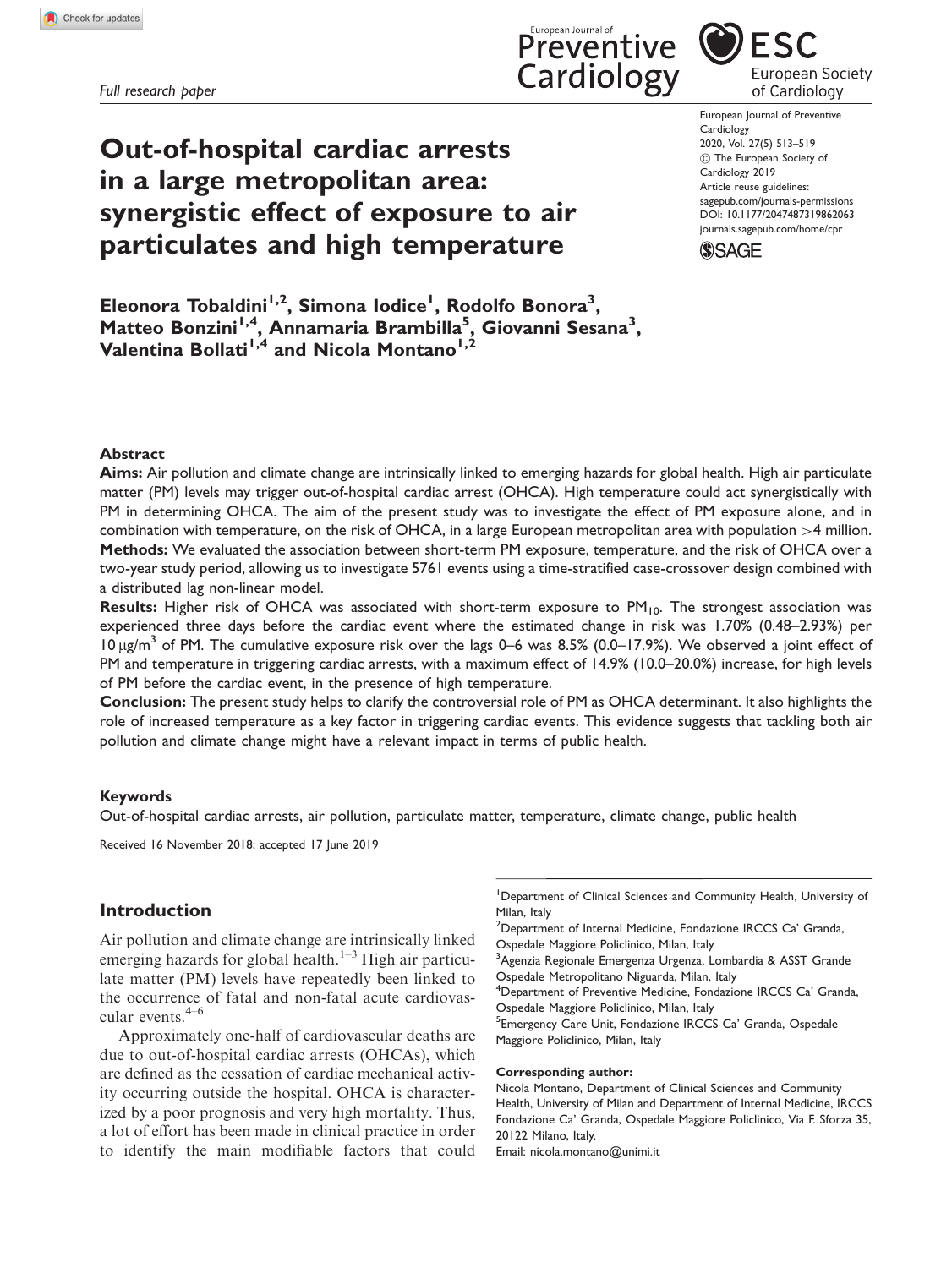trigger OHCA, in order to screen high-risk subjects and adopt ad hoc countermeasures. Some studies have shown that PM may be a trigger of OHCA.<sup>7-10</sup> High temperature and high humidity, which have increased in prevalence because of global warming, could create extremely stressful conditions for the cardiovascular system and may act with PM in a synergistic way to induce OHCA. A very recent paper showed some evidence of interactive effects between high temperature and ozone and  $PM_{10}$  levels on total mortality (nonaccidental, cardiovascular and respiratory deaths), but this interaction was not observed during the cold season. $^{11}$  To date, no data are available on the potential synergistic effect of PM and temperature on OHCA.

Thus, the aim of the present study was to investigate the effect of PM exposure alone, and in combination with temperature, on the risk of OHCA, in a large European metropolitan area with population >4 million.

# Methods

## Study area and out-of-hospital records

The study population included all OHCA cases that occurred during a period of two years in the Large Metropolitan Milan Area, which is a highly populated urban area in Po Valley. This area has the highest PM levels in Western Europe. OHCA cases were recorded in the centralized registry of ambulance call-outs covering the entire area (AREU Lombardy Region) between January 2015 and December 2016.

OHCA was defined as the sudden cessation of cardiac mechanical activity, in the absence of any traumatic cause of cardiac arrest. OHCA diagnosis was made in the call to the dispatch centre and confirmed by the ambulance crew on the basis of clinical assessment. The cases of OHCA included are the first events only per individual to prevent potential overlap in control periods.

## Air pollution and weather data

Under the hypothesis that short-term effects of air pollution may trigger cardiovascular events, we chose to investigate a one-week lag exposure time window prior to the day of the intervention. We collected daily measurements of  $PM_{10}$  and  $PM_{2.5}$  concentration for the entire catchment area, throughout the study period (24 months). PM estimates were derived from the Flexible Air quality Regional Model (FARM), a three-dimensional Eulerian chemical transport grid model for dispersion, transformation and deposition of particulates, capable of simulating  $PM_{10}$  concentration at municipality resolution and were available as daily means at the level of the municipality, as reported in the ARPA Lombardia (Regional Agency for Environmental Protection) website [\(https://goo.gl/](https://goo.gl/SbhMTb)  $SbhMTh$ ).<sup>12</sup>

Using ArcGIS<sup>®</sup> software by Esri, we assigned to each subject the daily PM concentration of the municipality, where the geographic coordinate of the ambulance callout falls, the day of intervention and back to six days (i.e. from day  $-1$  to day  $-6$ ). The daily mean temperature was assigned to each subject at the geographic coordinate of the municipality where the ambulance call-out falls, on the day of the intervention. Information on meteorological variables, for example, temperature  $(T)$ and humidity  $(H)$ , were obtained from ARPA monitoring stations spread throughout the regional territory ([https://www.arpalombardia.it/Pages/ARPA\\_Home\\_](https://www.arpalombardia.it/Pages/ARPA_Home_Page.aspx)

[Page.aspx](https://www.arpalombardia.it/Pages/ARPA_Home_Page.aspx)). We linked to each subject the meteorological variables recorded from the nearest monitor to the place of intervention.

## Statistical analysis

The analysis of the relationship between changes in the levels of  $PM_{10}$  and short-term variation in hospital call-out was carried out by applying a distributed lag non-linear model to a case-crossover design. We performed a bidirectional case-crossover analysis using a time-stratified design, considering each subject separately. Thus, for each case (call-out for OHCA) we compared each subject's exposure in a time period just before a case event (hazard period) with that subject's exposure at other times (control periods). The use of control periods after the event is allowed because the exposures cannot be influenced by the event. $^{13}$ Control days were taken respectively one, two, three and four weeks before and after the case and were additionally matched by day of the week to control for any weekly patterns in  $PM_{10}$  exposure. We assigned timevarying exposure to cases and control using the daily mean concentration of  $PM_{10}$ . Each subject serves as its own control so that known and unknown time-invariant confounders are inherently adjusted for by study design. Conditional logistic regression analysis was fitted to the data to calculate odds ratios (ORs) and standard deviations for an increase in  $10 \mu g/m^3$  in  $PM_{10}$  and we report results as the mean percentage change, computed as:  $[\exp(\ln(OR)) \times 10]$  -1]  $\times 100$ ]. PM exposures on the day of the OHCA event (lag 0), as well as exposures from one to six days previous to the OHCA event (lag 1 to lag 6) in a distributed lag model framework. Time-independent factors (e.g. age, gender) and temporal trends are accounted for by design, by matching on person and time-window. To adjust for the potential confounding effect of influenza episodes, we obtained data on weekly consultation rates for influenza-like illnesses in the Lombardy region ([https://old.](https://old.iss.it/site/RMI/influnet/pagine/stagioni.aspx)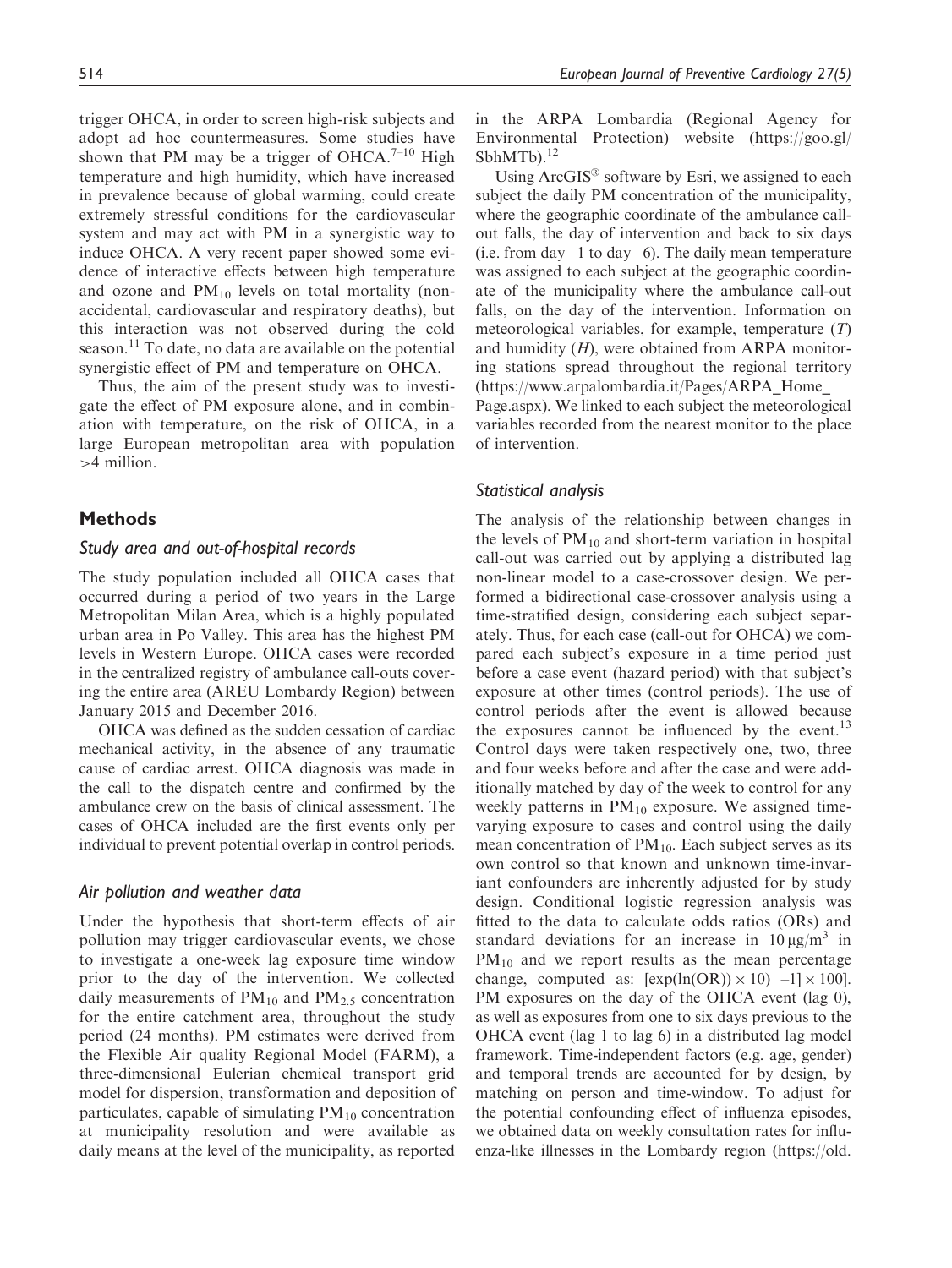[iss.it/site/RMI/influnet/pagine/stagioni.aspx](https://old.iss.it/site/RMI/influnet/pagine/stagioni.aspx)) and we used that variable in the model. We conducted an exploratory analysis with single lag models fitting each lag term of  $PM_{10}$  exposure one at a time to examine the association of  $PM_{10}$  with OHCA. The temperature was included in the model as averages of the temperature on the same day and the previous three days (lag  $0-3$ ). We evaluated linearity and potential non-linearity in the response function for PM temperature (average lag 0– 3), fitting univariate models using linear functions, polynomials and natural cubic splines, using a different degree of freedom (df), with knots placed at equally spaced percentiles of the distribution. A cubic function for temperature and a natural cubic spline for PM produce the best model fitting. We applied lag distributed non-linear models to account for the delayed effect of PM on daily OHCA adding a natural cubic spline with 3 df at equally spaced quantiles for the PM at lag 0–6. The choices of the knots, which define the degrees of freedom, were based on modified Akaike information criteria. We examined the potential interaction effect of temperature to assess whether the effect of  $PM_{10}$  exposure on OHCA differs, depending on the temperature levels. We investigated effect modification of temperature using an interaction term between the moving average of temperature lag 0–3 and the function of the lagged exposures. Log-likelihood ratio tests comparing models, with or without the interaction term, were used to assess effect modification between  $PM_{10}$  exposure (zero to six-day lags) and temperature in relation to risk of OHCA. We adjusted our model for temperature (moving average of lag 0–3), dew-point temperature, the interaction between PM, as a function of lag times from zero to six lags, and temperature, influenza-like illness. Lag-specific percentage change in risk of OHCA showing the effect of a specific temperature and lag values on OHCA were then presented together with the cumulative effect over lag days 0–6. Change in risk for specific temperature was calculated for low temperature (first centile), medium (50th centile), moderately warm (75th centile) and extremely warm (99th centile).

We did sensitivity analyses to assess the impact of model choices:

- 1. Different time lags of the explanatory variables were tested.
- 2. We used the apparent temperature instead of temperature adjusted for dew-point temperature. We calculated the apparent temperature  $(At)$ , as the measure of the perceived temperature in degrees Celsius derived from a combination of temperature and humidity, according to the following formula:  $At = -2.653 + 0.994 \cdot T + 0.0153 * (DEW)^2$ , where the dew point  $(DEW)$  is defined as  $DEW = (H/100)^{(1/8)} \cdot (112 + (0.9 \cdot T)) + 0.1 \cdot T - 112).^{14}$

3. We used the relative humidity, instead of adjustment for dew-point temperature.

Analyses were performed with SAS software (version 9.4; SAS Institute Inc., Cary, North Carolina, USA).

# **Results**

A total of 5761 OHCAs were included in the study. Mean incidence over the two-year study period was 7.9 cases per day. The number of cases was higher for males (55.4%), and mean age at occurrence was 77.3 years. Figure 1 shows a map with mean  $PM_{10}$ during the study period for each municipality involved in the catchment area (Figure  $1(a)$ ) and the geographic location of each OHCA event (Figure 1(b)). The distribution of mean  $PM_{2.5}$  and  $PM_{10}$  across days preceding the OHCA event, and temperature distribution, are reported in Figure 2. As previously reported by studies performed in the same geographic area, $^{15}$  the correlation between  $PM_{2.5}$  and  $PM_{10}$  was extremely high  $(R^2 = 0.97)$ . For the analyses described below, we used  $PM_{10}$  instead of  $PM_{2.5}$  to improve coverage and spatial resolution of  $PM_{10}$  data available. Characteristics of the study population, PM and temperature levels across seasons, are reported in Table 1. An inverse correlation was observed between  $PM_{10}$  and temperature  $(r = -0.56)$ .

A higher risk of OHCA was associated with exposure to  $PM_{10}$  during several time intervals. Figure 3 presents the relationship between PM exposure at different lag days and the risk of OHCA. The association at single day lags were essentially null up to two days before the event and increased in magnitude from three to five days before, declining on the sixth day. The strongest association was experienced three days before the cardiac event with an increase of 1.7% (95% confidence interval (CI): 0.5–2.9%) (Supplementary Material Table 1 online). The cumulative exposure risk over the lags 0–6 was 8.5% (95% CI: 0.0–17.9%). Figure 4 shows the risk of OHCA evaluated at four selected levels of temperature ( $1^\circ$  centile, median value,  $75^\circ$ ,  $99^\circ$  centiles). The association between  $PM_{10}$  and OHCA risk grew stronger at higher temperatures. The lag specific associations at different temperatures showed a null effect for low temperatures and the largest increase associated with the highest temperatures. A slight increase in risk was observed at medium temperatures  $(14^{\circ}C)$  from three to five days before the event, with a change ranging from 1.35% to 1.70%. Moderate and extremely warm temperatures showed a non-significant risk at the day of the cardiac arrest (lag 0) and a strong and significant increase risk from two to six days before the event. The strongest association with OHCA was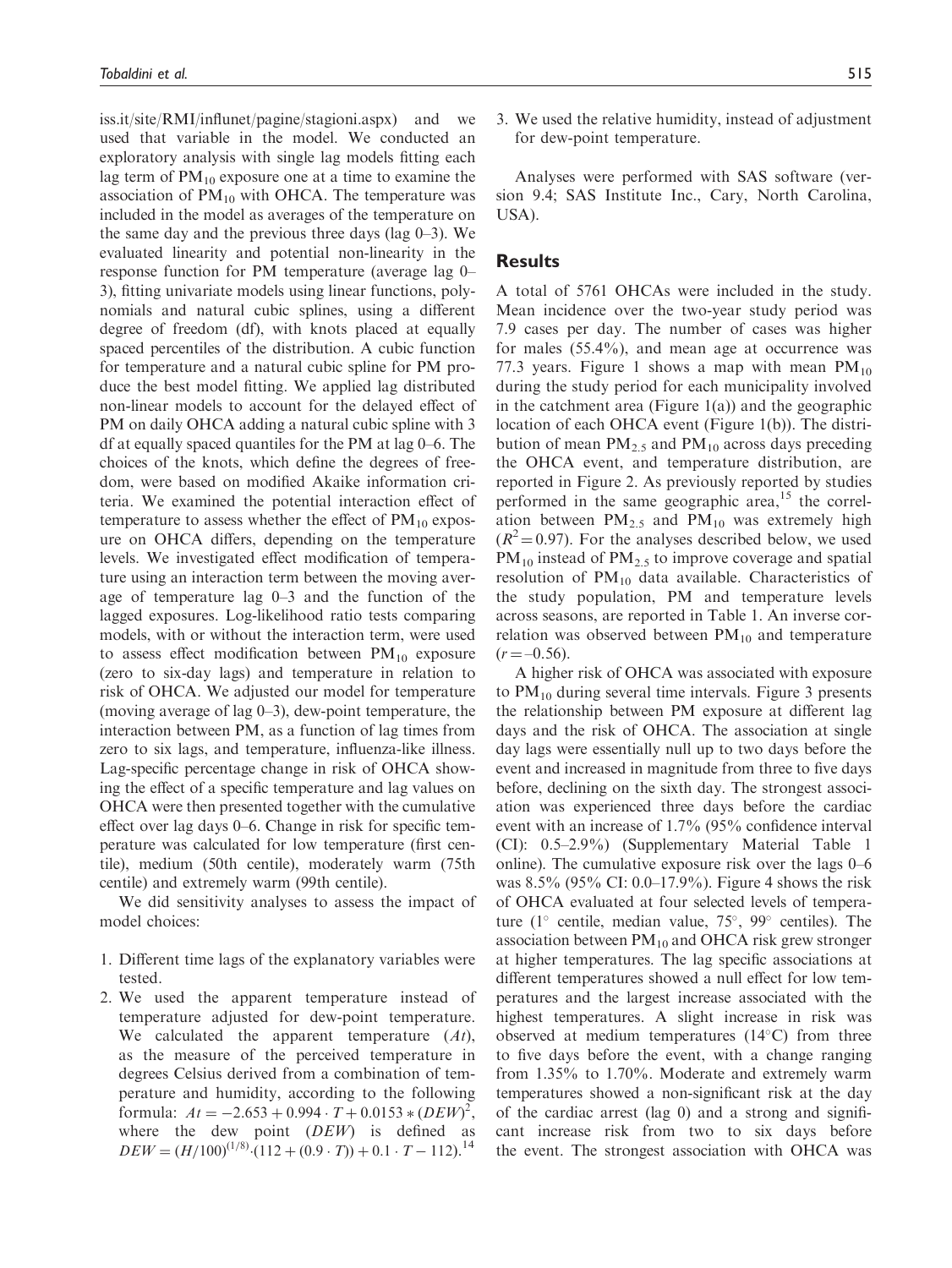

Figure 1. (a) Graphical representation of  $PM_{10}$  concentration levels predicted by the Flexible Air quality Regional Model for the mean of the two-year study period 2015–2016 and (b) location of each OHCA event. PM: particulate matter; OHCA: out-of-hospital cardiac arrest



Figure 2. Distribution of PM<sub>2.5</sub>, PM<sub>10,</sub> the day of the out-of-hospital cardiac arrest event and across the preceding days and temperature averaged over lag 0–3.

PM: particulate matter

experienced three days before the event, which showed an increased risk of 8.2% with moderately warm  $(23^{\circ}C)$ and of  $14\%$  with extremely warm  $(31^{\circ}C)$  temperatures (Supplementary Table 2). A plot showing the changes in

OHCA risk along the range of temperature and PM for the day of exposure strongly associated with ambulance call-outs (lag 3) is also presented (Figure 5). Other models included in the sensitivity analyses (detailed in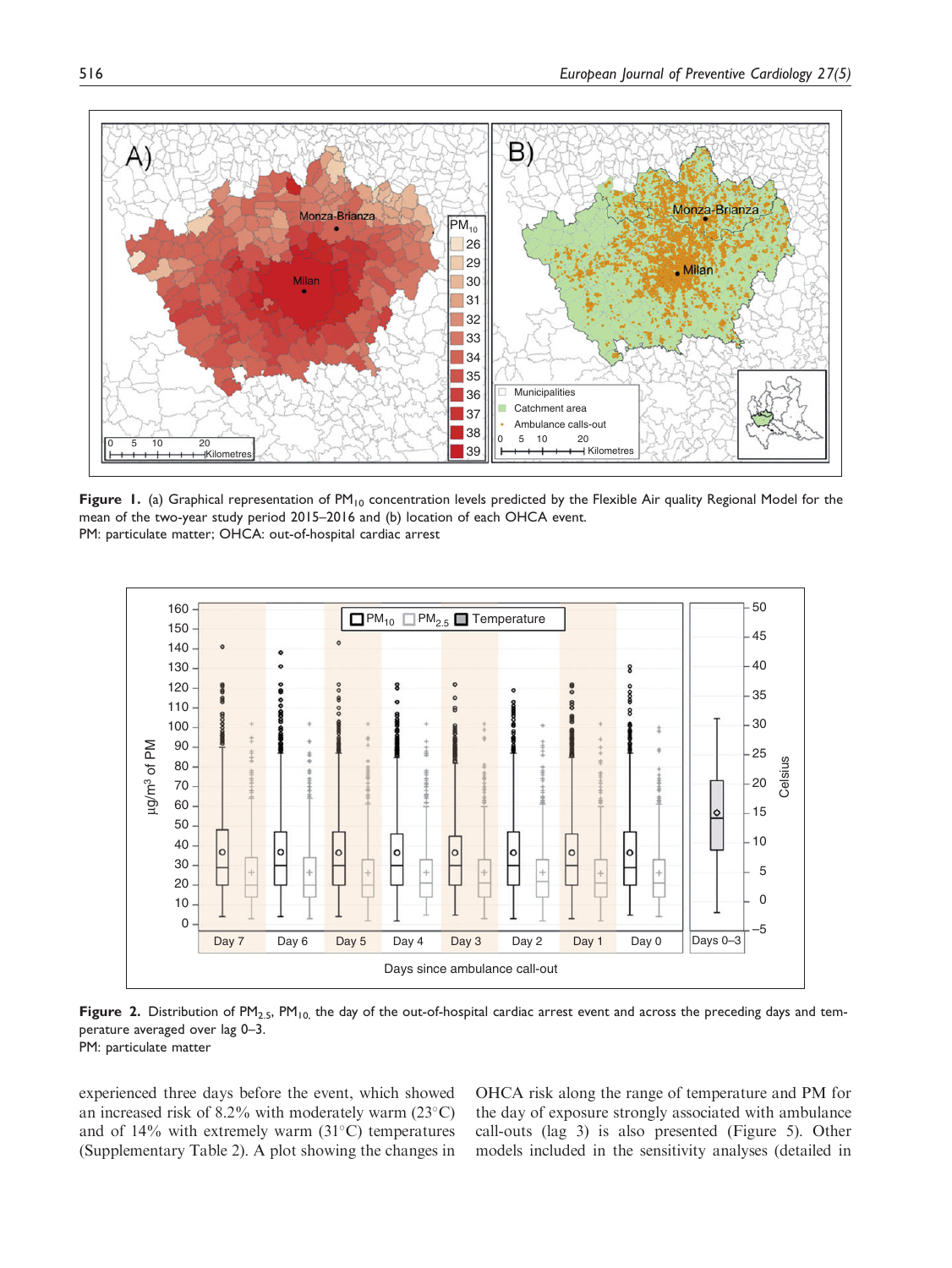|                                                                        | OHCA $N = 5761$       |
|------------------------------------------------------------------------|-----------------------|
| Cases per day, mean (min-max, $\pm$ SD)                                | 7.9 $(1-31; \pm 3.3)$ |
| Year, $n$ $(\%)$                                                       |                       |
| 2015                                                                   | 2991 (51.9)           |
| 2016                                                                   | 2770 (48.1)           |
| Sex, n (%)                                                             |                       |
| Female                                                                 | 2569 (44.6)           |
| Male                                                                   | 3192 (55.4)           |
| Age, year, mean (SD)                                                   | 77.3 (14.5)           |
| Registered cases of seasonal Influenza<br>in Lombardy, $N = 33,898, %$ |                       |
| Winter                                                                 | 84.4%                 |
| Spring                                                                 | 0.5%                  |
| Summer                                                                 | 0.0%                  |
| Autumn                                                                 | 15.1%                 |
| PM <sub>10</sub> at OHCA $\mu$ g/m <sup>3</sup> , median (IQR)         |                       |
| Overall                                                                | 29.0 (27.0)           |
| Winter                                                                 | 45.0 (34.0)           |
| Spring                                                                 | 23.0 (15.0)           |
| Summer                                                                 | 22.0 (10.0)           |
| Autumn                                                                 | 45.5 (42.0)           |
| $PM_{2.5}$ at OHCA, $\mu$ g/m <sup>3</sup> , median (IQR)              |                       |
| Overall                                                                | 21.0 (19.0)           |
| Winter                                                                 | 31.5(24.0)            |
| Spring                                                                 | 16.0(9.0)             |
| Summer                                                                 | 15.0(8.0)             |
| Autumn                                                                 | 31.5(27.0)            |
| Temperature (average lag 0-3),<br>Celsius, median (IQR)                |                       |
| Overall                                                                | 14.0 (12.8)           |
| Winter                                                                 | 7.4(3.5)              |
| Spring                                                                 | 18.2 (5.9)            |
| Summer                                                                 | 26.8(4.1)             |
| Autumn                                                                 | 12.0(7.0)             |

OHCA: out-of-hospital cardiac arrest; IQR: interquartile range

the Methods section) gave similar results to the main analysis.

# **Discussion**

This study shows for the first time a joint effect of PM and temperature in triggering OHCA. The maximum effect, obtained by a bidirectional case-crossover approach, was observed for high levels of PM in the presence of high temperatures. We found a potentially synergistic effect, which may have a tremendous impact on future public health. In fact, the two environmental conditions described are becoming more and more frequent because of global warming, which may



Figure 3. Estimated percentage change of out-of-hospital cardiac arrest risk according to  $10 \mu g/m^3$  increase in the daily mean concentration of PM<sub>10</sub>.

Adjusted percentage change is calculated from conditional logistic regression models and presented by the change in 10  $\mu$ g/m<sup>3</sup>.  $PM_{10}$  was fitted from a distributed lag non-linear model over lags 0 to 6 days adding a natural cubic spline with 3 df at equally spaced quantiles for the PM at lag 0–6. Models were adjusted for temperature (average lag 0–3), dew-point temperature, the interaction between PM as a function of lag times 0–6 and temperature, influenza-like illness. Out-of-hospital cardiac arrest risk estimates are evaluated at a temperature of 14°C (median value). PM: particulate matter.



Figure 4. Estimated percentage change of out-of-hospital cardiac arrest risk according to  $10 \mu g/m<sup>3</sup>$  increase in the daily mean concentration of  $PM_{10}$ .

Out-of-hospital cardiac arrest (OHCA) percentage change was estimated from a distributed lag non-linear model over lags 0 to 6 days of exposure adding a natural cubic spline with 3 df at equally spaced quantiles for the particulate matter (PM) at lag 0–6. Models were adjusted for temperature (average lag 0–3), dewpoint temperature, the interaction between PM as a function of lag times 0–6 and temperature, influenza-like illness. OHCA risk estimates are evaluated at different temperatures defined as low ( $2^{\circ}$ C), medium (14 $^{\circ}$ C), moderately warm ( $23^{\circ}$ C) and extremely warm  $(31^{\circ}C)$ .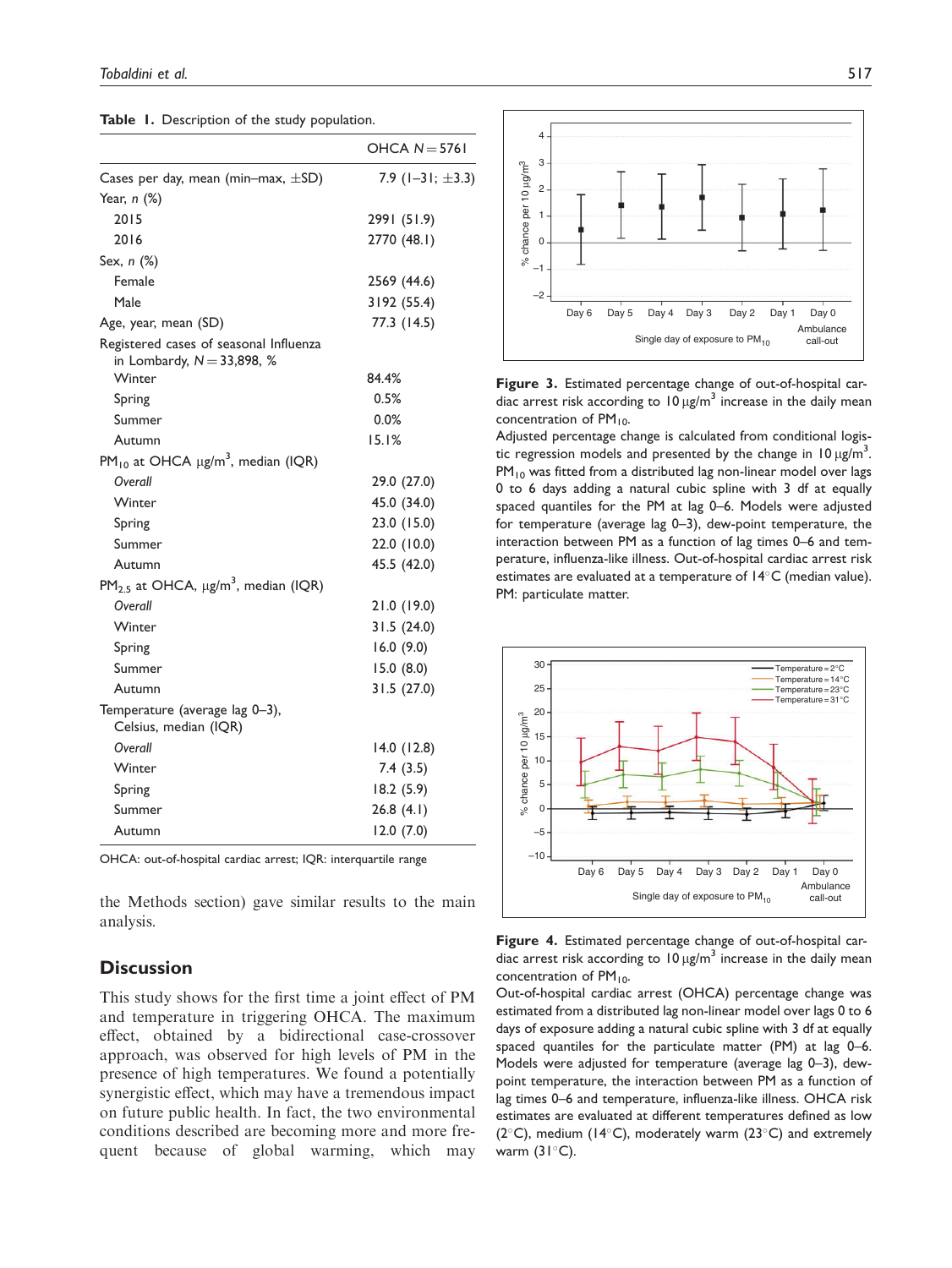

Figure 5. Estimated percentage change in risk of out-of-hospital cardiac arrest across levels of  $PM_{10}$  day 3 and temperature.  $PM<sub>10</sub>$  was fitted from a distributed lag non-linear model over lags 0 to 6 days adding a natural cubic spline with 3 df at equally spaced quantiles for the particulate matter (PM) at lag 0–6. Models were adjusted for temperature (average lag 0–3), dewpoint temperature, the interaction between PM as a function of lag times 0–6 and temperature, influenza-like illness. Out-of-hospital cardiac arrest risk estimates are evaluated at different temperatures defined as low ( $2^{\circ}$ C), medium (14 $^{\circ}$ C), moderately warm (23 $^{\circ}$ C) and extremely warm (31 $^{\circ}$ C).

exacerbate the detrimental effects of air pollution on human health.<sup>16,17</sup>

Our findings indicate that risk of ambulance calls for cardiac arrest was higher in periods with elevated PM levels and that three days prior the level was the most effective, in term of risk estimate, with a significant cumulative percentage change over the three days before the occurrence of OHCA. This does not necessarily mean that the day of the ambulance call was characterized by low PM levels (Figure 2 shows the mean levels of PM across days). The observed lag between the environmental trigger (PM exposure) and cardiovascular event (OHCA) is not uncommon and has a strong biological explanation. Particulate air pollutants produce a strong inflammatory reaction in the lungs, but only a very small fraction of these particles are able to travel and reach peripheral tissues such as the heart. Thus, the most accredited hypothesis is that the exposure occurring at the pulmonary level is only the first event of a cascade involving a strong 'cross-talk' between the pulmonary and cardiovascular systems.

Previous papers $17$  reported similar findings, with increased mortality in cardiovascular events associated with the exposure experienced three days before. Moreover, also conspicuous items in the literature focused on biomarkers measured in peripheral blood, consistently showing a maximum effect of PM levels measured three days before the blood draw.

Altogether, these findings gave us a robust rationale to infer that the observed effect is not likely to be due to chance.

This study has several strengths. First, our study is based on an extremely large number of cases, covering an area with approximately four million inhabitants, which is characterized by the highest PM levels in Western Europe. Second, we validated OHCA after evaluation of the ambulance call-outs, which yielded a limited selection of OHCA events. Moreover, our study covers two years in an area characterized not only by high PM levels but also by large seasonal variations in temperature, which optimized exposure contrast for PM levels and temperature.

Nonetheless, the study does have certain limitations. The personal level of PM exposure was determined on the basis of the address where each case experienced OHCA; this address may have differed from the residential address. On one hand, this approach prevented exposure misclassification of people living (and having an OHCA) outside their residential address. On the other hand, this approach may have led to improper measurements of individual exposure for subjects who had OHCA in a municipality differing from the place they had been just days earlier. However, our analysis based risk estimates on temporal variability, which, in our region, showed high collinearity across municipalities. This high collinearity of PM levels over time throughout the entire catchment area derives mainly from meteorological factors.

In addition, by using ambulance call-out records, we were able to examine a relatively large number of events  $(N = 5761)$ . This approach, however, suffers from the lack of personal data of each subject, such as socioeconomic status, previous cardiovascular disease, or other known risk factors. For example, it is possible that we have underestimated the contribution of several chronic comorbidities in defining susceptibility to PM and temperature exposures.

The present study helps to clarify the controversial role of PM as an OHCA determinant and helps to identify the role of increased temperature as a key interactive factor in triggering OHCA. These findings support the concept that tackling air pollution and climate change may have relevant effects in terms of public health.<sup>18</sup>

Moreover, our study results suggest that the outof-hospital emergency system may forecast an increase in emergency calls during days with high levels of PM and higher temperatures, which would allow institutions to dedicate human and technical resources to out-of-hospital emergency calls. Future ad hoc studies are needed in order to clarify the pathophysiological pathways that underlie the observed effects.